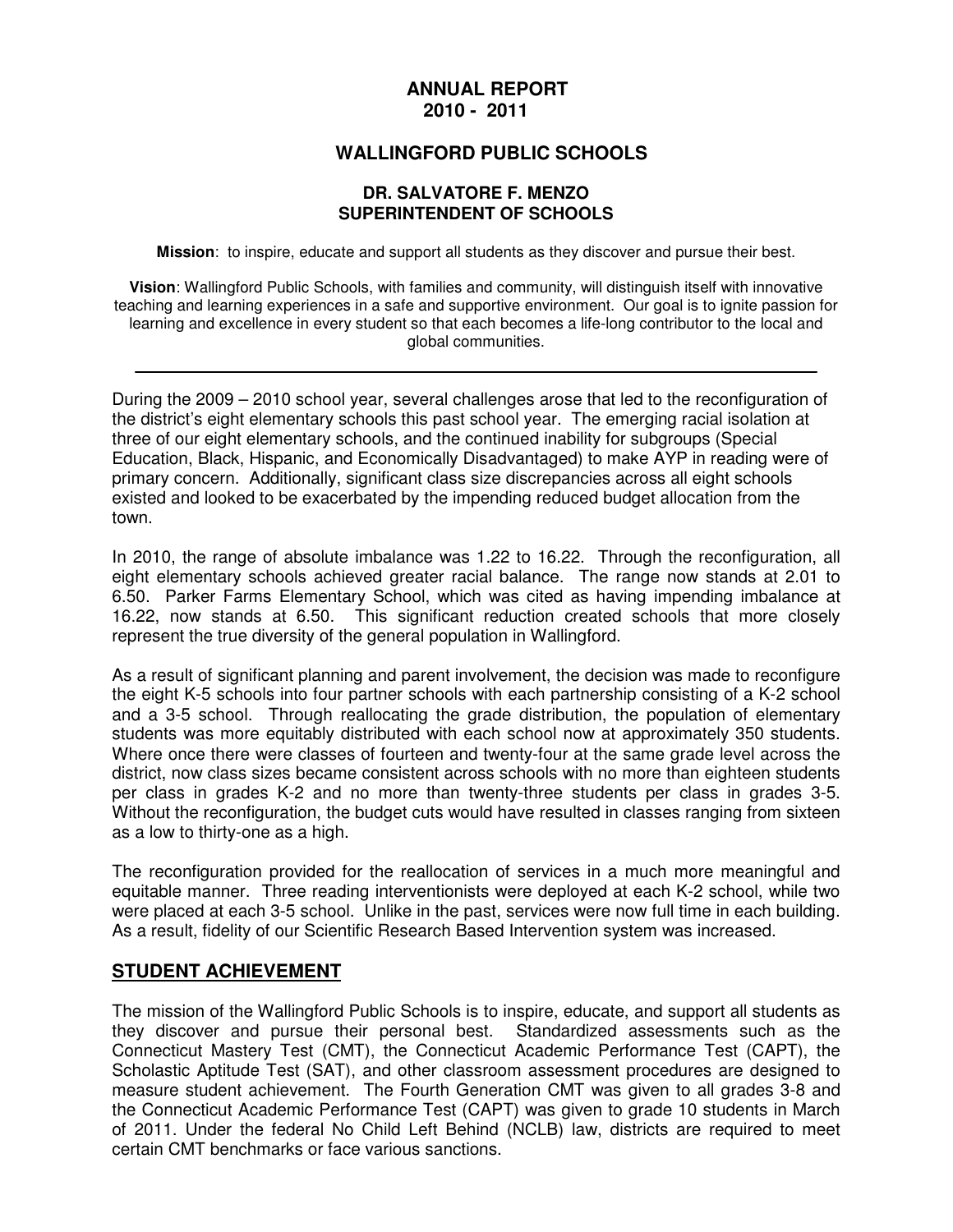A critical target for student achievement in Connecticut is the "Proficient" level as measured on the CMT. If a district, school, or any of its subgroups fail to achieve proficiency in reading, math, or writing the school is said to have failed to make "Adequate Yearly Progress" (AYP). A series of sanctions, progressively more severe, are applied to districts failing to achieve AYP in subsequent years. In 2011 the critical targets for CMT and CAPT included:

2011 CMT Targets

- 89% At/Above Proficiency in Reading
- 91% At/Above Proficiency in Math
- 70% At/Above Basic in Writing (Serves as "Other Academic Indicator")

2011 CAPT Targets

• 91% At/Above Proficiency in Reading

| <b>Wallingford Public Schools</b><br>2010 CMT and CAPT District Results by Grade |                              |                     |                            |                        |                              |                     |  |  |  |
|----------------------------------------------------------------------------------|------------------------------|---------------------|----------------------------|------------------------|------------------------------|---------------------|--|--|--|
| Grade                                                                            | <b>READING</b>               |                     | <b>MATHEMATICS</b>         |                        | <b>WRITING</b>               |                     |  |  |  |
|                                                                                  | $%$ at/ above<br>proficiency | % at/ above<br>goal | % at/ above<br>proficiency | $%$ at/ above<br>lgoal | $%$ at/ above<br>proficiency | % at/ above<br>goal |  |  |  |
| 3                                                                                | 79.3                         | 60.6                | 91.2                       | 71.6                   | 86.7                         | 64.8                |  |  |  |
| 4                                                                                | 79.9                         | 66.9                | 93.8                       | 74.9                   | 89.9                         | 73.7                |  |  |  |
| 5                                                                                | 80.3                         | 65.9                | 92.7                       | 77.9                   | 90.4                         | 67.5                |  |  |  |
| 6                                                                                | 92.5                         | 80.9                | 94.6                       | 76.2                   | 88.5                         | 65.3                |  |  |  |
| 7                                                                                | 93.0                         | 86.3                | 95.6                       | 78.9                   | 80.8                         | 52.9                |  |  |  |
| 8                                                                                | 92.4                         | 79.8                | 91.6                       | 72.3                   | 81.6                         | 64.8                |  |  |  |
| 10                                                                               | 88.5                         | 52.6                | 88.2                       | 55.5                   | 89.4                         | 61.3                |  |  |  |

• 90% At / Above Proficiency in Math

Under the NCLB legislation by school year 2013-2014 all students (100%) are expected to make AYP in order for a school and district to be deemed successful.

The complete results are warehoused at www.ctreports.com and are available to the public. Districts are allowed to access or 'mine' the data for useful information. Wallingford as a district and all school (as a whole) have met or exceeded the current 2011 targets. However, subgroups making AYP targets in reading and mathematics on CMT and CAPT has been an ongoing challenge in Wallingford since school year 2004-2005, which has been increasingly more challenging as federal proficiency targets have steadily risen over the last 6 years.

The table below indicates subgroups of Wallingford students that failed to make adequate yearly progress (AYP) on the CMT and CAPT in 2011:

| Subgroup                          | <b>CMT</b> |      | <b>CAPT</b>            |                        |  |
|-----------------------------------|------------|------|------------------------|------------------------|--|
|                                   | Reading    | Math | Reading                | Math                   |  |
| <b>Blacks</b>                     |            |      | Fewer than 40 students | Fewer than 40 students |  |
| <b>Hispanics</b>                  |            |      |                        | Safe Harbor            |  |
| <b>Students with Disabilities</b> |            | v    | Safe Harbor            | Safe Harbor            |  |
| <b>English Language Learners</b>  |            |      | Fewer than 40 students | Fewer than 40 students |  |
| <b>Economically Disadvantaged</b> |            |      | Safe Harbor            | Safe Harbor            |  |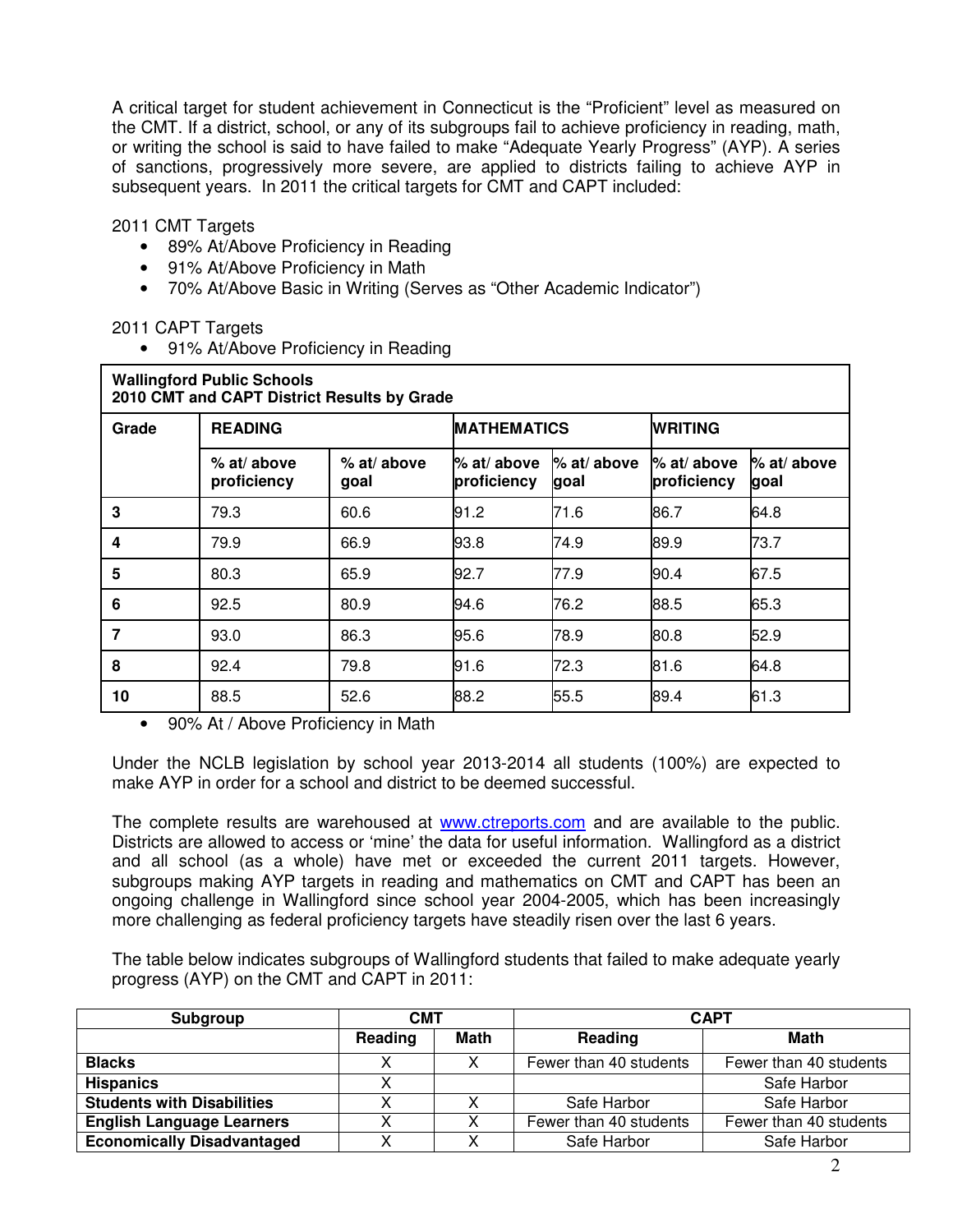A review of subgroup CMT data indicates reading growth in students identified as Black, English Language Learners, Students with Disabilities, and Economically Disadvantaged students.

A review of subgroup CAPT data indicates significant growth in all subgroups: Hispanics, Students with Disabilities, and Economically Disadvantaged. The growth was so significant that the designation of Safe Harbor was granted. Safe Harbor can be achieved when the school or district reduces the percentage of students NOT proficient by 10% in the subject area and group that was identified, meets the additional academic indicator, and meets the 95% participation rate.

## **Next Steps**

As a district, a tremendous amount of assessment work in Wallingford has occurred through central office in collaboration with teachers and administrators. From the implementation of district assessments for grades 1 - 8 to the development of clear assessment guidelines for tiered instruction in our Scientifically Research Based Intervention model, staff was provided with significant professional development in data teams and common formative assessments. By using such newly implemented tools as AimsWeb and Scantron on-line data was collected in a manner that provided teachers analysis by individual student, class, and grade level. Teachers now have the ability to inform their instruction based on common assessments directly connected to the Connecticut State Frameworks and district curriculum.

The assessment plan for the district continues to evolve in light of the National Core Standards and the need to insure fidelity of instruction. This year, we have adopted efficient diagnostic assessments with clear decision trees indicating which students are below expected benchmarks and require more intensive assessments and indicating which students are developing literacy skills in a typical fashion. In addition, we are in the process of developing a district-based data warehouse that will give teachers a common web-based dashboard from which they can review multiple sources of data as they plan instruction.

## **2010-2011 Curriculum and Assessment Development**

Curriculum and assessment development/revision as well as ongoing instructional improvement were a district priority in 2010-11. District efforts have focused on aligning with the new Common Core State Standards (CCSS), adopted by the State of Connecticut in July 2010. Information on the Common Core State Standards (CCSS) can be found at:

http://www.sde.ct.gov/sde/cwp/view.asp?a=2618&q=322592

Common Core Standards alignment will continue for several years. In addition, a top priority in 2010-11 was aligning WPS with best practices in curriculum, particularly pacing guides or calendars, as well as the development of a comprehensive district assessment plan.

Highlights of the work accomplished include:

## **Grades K-5**

Language Arts –new, alignment with Common Core Standards (CCS)

- K-5 Scope and Sequence
- K-5 Screening and Diagnostic Assessment Plan
- Unit Templates

Mathematics – revision, alignment with Common Core Standards (CCS)

- K-5 Growing with Math Pacing Guide
- Prioritized lessons, tips for teachers, and unit pre- and post-tests referenced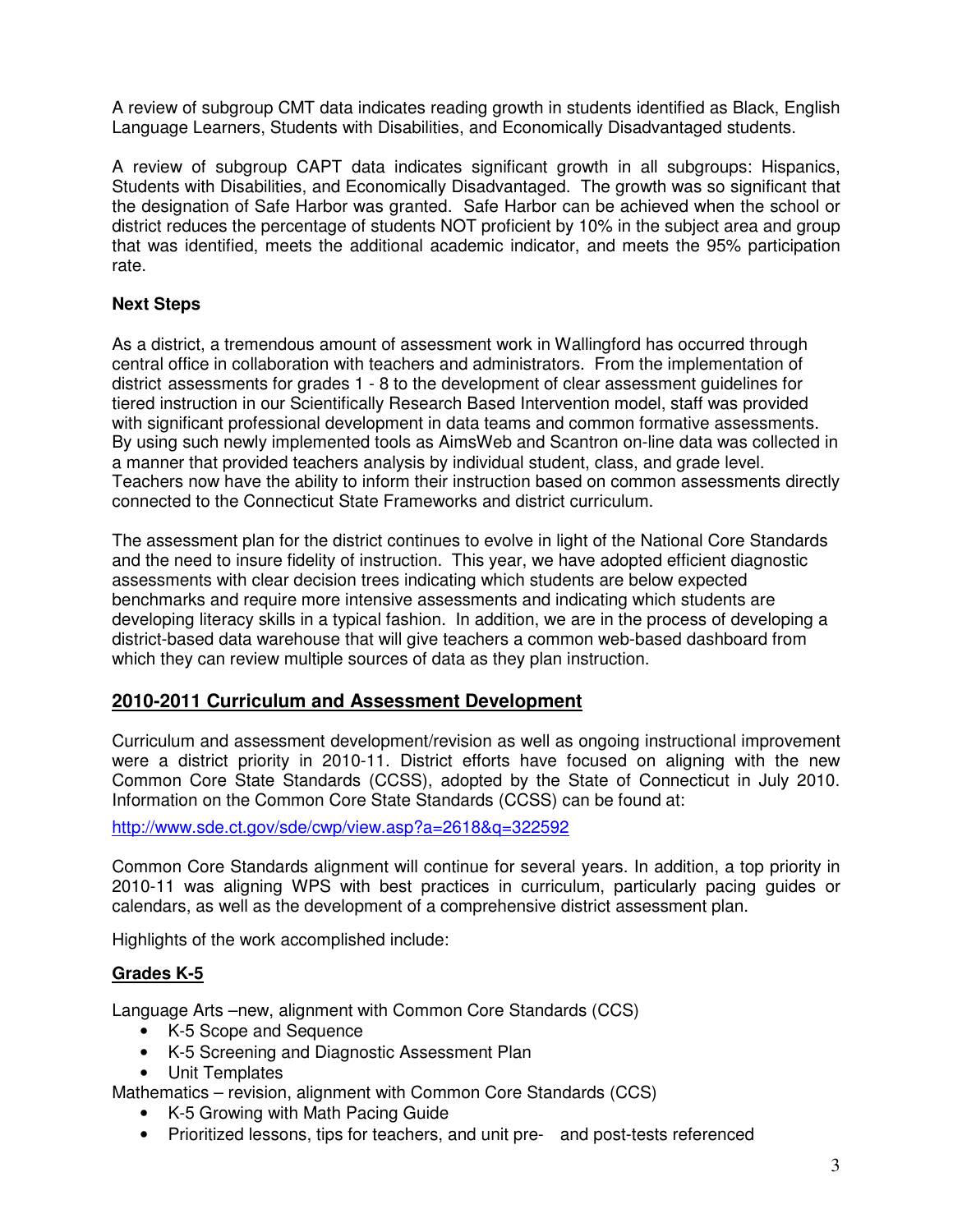Information Technology

- Scope and Sequence
- Unit Templates
- New curriculum for Kindergarten
- Revision for 6 day elementary specials rotation

## **Middle School**

Language Arts

• Pacing Guides and district assessment plan

**Mathematics** 

• Pacing Guides and district assessment plan

Spanish & French – revision, now common curriculum for Level 1 at MS and HS levels

- Scope and Sequence
- Units Templates
- Unit Assessments

Developmental Guidance

- Scope and Sequence, grades 6,7,8
- Unit Templates -12 lessons over school year

## **High School**

Algebra 1 – Levels A & G

- Curriculum revision, alignment with CCS
- Scope and Sequence
- Unit Templates
- Common Knowledge, Skills and Standards across levels
- Common Mid-term and Final developed

Transitions – a pre-algebra course

- Curriculum revision
- Scope and Sequence
- Unit Templates

#### English

• Preliminary planning–revision/alignment to Common Core Standards (CCS) sequence World Language

- Level 1 Spanish, French & Italian
- Scope and Sequence
- Units Templates

• Common Assessments

- Developmental Guidance
	- Scope and Sequence

# **2010-2011 Professional Development and Instructional Improvements**

District professional development and instructional improvement have focused on critical elements of the Connecticut Accountability for Learning Initiative (CALI) and Scientific Research Based Intervention (SRBI). Both initiatives have a strong focus on the use of data to make instructional adjustments to increase student achievement. Detailed information related to these state initiatives can be found at:

http://www.sde.ct.gov/sde/lib/sde/pdf/Pressroom/RTI\_Executive\_Summary.pdf http://www.sde.ct.gov/sde/cwp/view.asp?a=2618&q=322294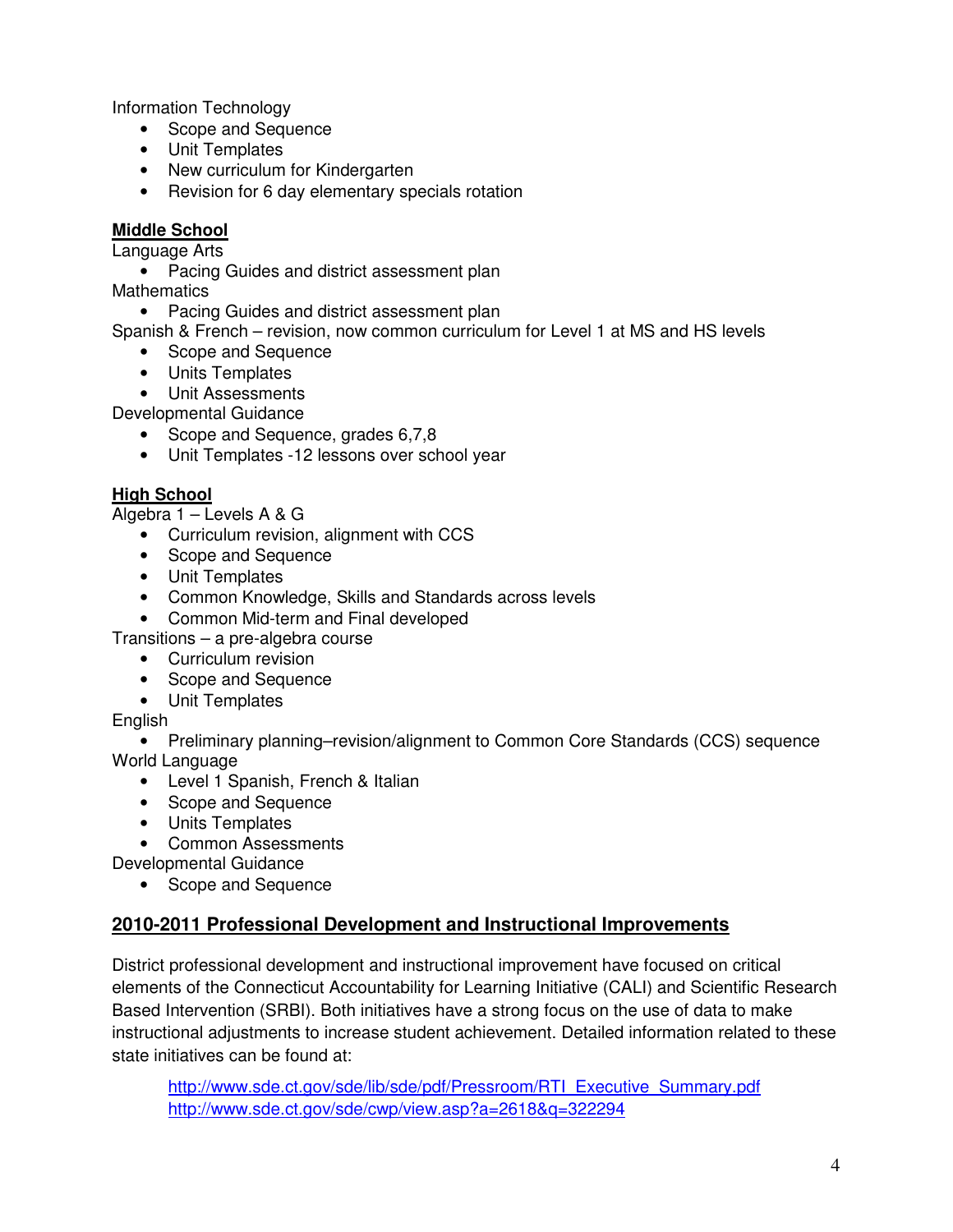The district provided all K-12 certified staff professional development in Instructional Data Teams (with ongoing job-embedded data coaching with professional data coaches) and Effective Teaching Strategies. In addition, the 2010-11 district professional development plan addressed topics related to teaching strategies for English language learners, high yield reading and math interventions for struggling learner, opportunities for transition planning between grades, training in the use of classroom technology, as well as opportunities for self- designed teacher in-service.

A sampling of 2010-2011 K-12 professional development activities includes:

- August 2010- Instructional Data Teams Grades 6-12
- August 2010 Introductory Power School Training Attendance and Grade Book
- September 2010 Reading Intervention Strategies (TLC) for select K-2 Elementary Teachers and paraprofessionals
- September 2010- AIMSWEB Webinar for K-8 Intervention Teachers Training in use of progress monitoring goal setting and assessments in Reading and Mathematics
- November 2010 Instructional Data Teams Grades Pre K- 5
- November 2010 and January 2011 Effective Teaching Strategies Grades Pre K 12
- January and April 2011 Second Language Acquisition, Cultural Awareness, and Sheltered Instruction Strategies for middle school teachers
- May 2011 Transition Planning for Teachers and Students K- 12- Opportunities for teachers to reflect on student progress and collectively plan for the transition of students from grade to grade
- June 2011 New Media- Effectively Engaging Students Using Collaboration Applications
- June 2011- Exploring Web Tools for Use in the Classroom
- June 2011- Introduction to the WPS K-2 Language Arts Curriculum and McGraw Hill Treasures Program
- June 2011 Independent Literacy Work Stations for Students Grade 3-5 Teachers
- June 2011 "My Learning Plan" Group-Designed Professional Development for District "Specialists"
	- o District Physical Education Team Compare Brain-Based learning programs: Action Based Learning, Brain Gym, and ABC Fitness.
	- o Alternative High School Social Work and Psychology Staff Alternate Methods for Meeting Transition Needs

# **PERSONNEL**

# **EMPLOYMENT**

The Personnel Department of the Board of Education has been busy meeting the staffing needs of our district during difficult economic times. Twelve teachers were hired for the 11-12 school year. Some new hires were the result of retirement or resignation; however, three new world language positions were created to staff world language programs in the middle school designed to build students' skills in this area. In addition, three new administrators were hired for the 11-12 school year. At the end of the 2010-11 school year, the district was forced to eliminate certified positions. Twelve positions were eliminated because of financial enrollment or programmatic changes. All but two teachers effected by this process have found positions within the school district.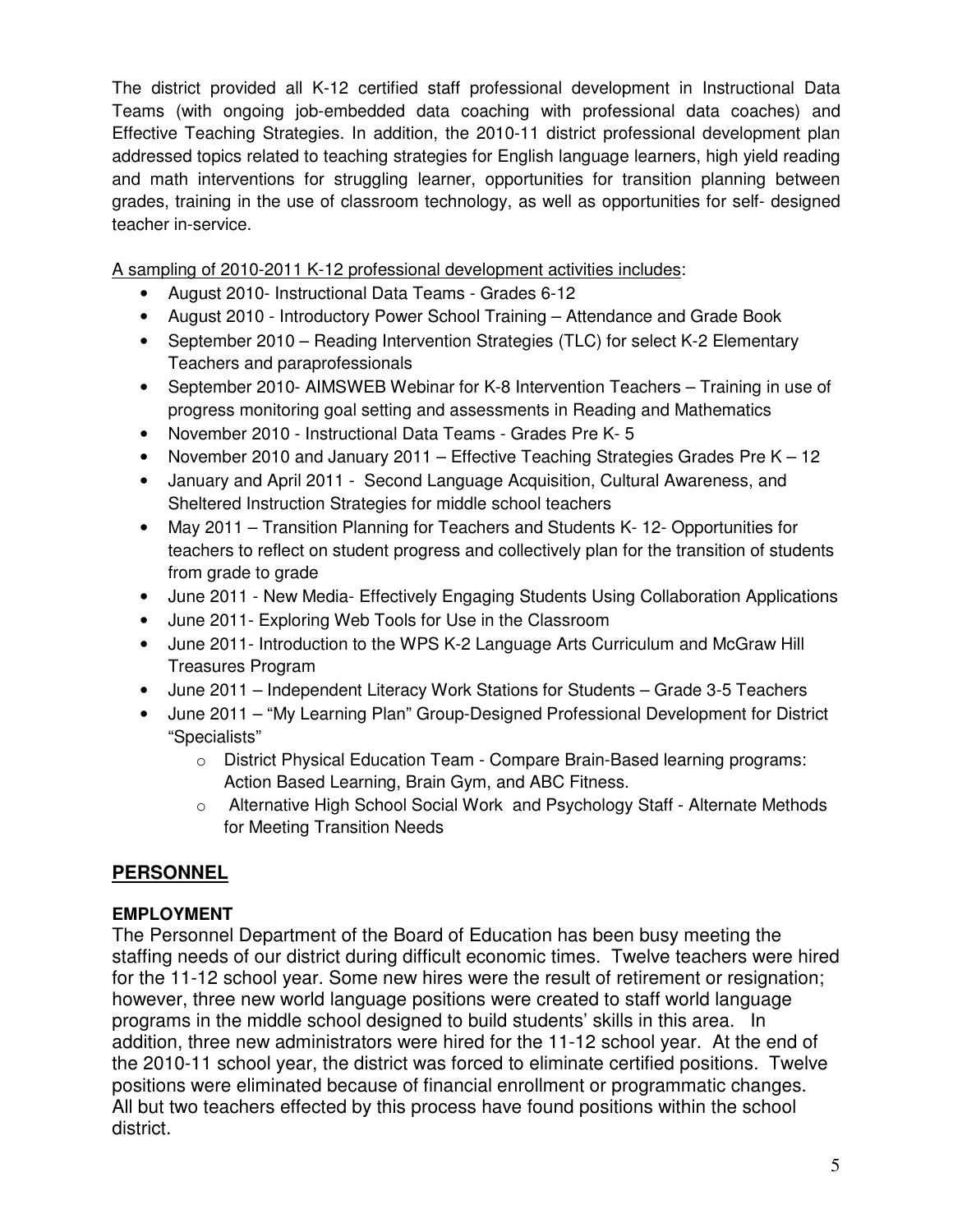## **NEW TEACHER INDUCTION PROGRAM**

In October of 2009, the personnel department was charged with the task of creating a beginning teacher induction program to match the state's new program called TEAM (Teacher Education and Mentoring Program). During the 2010-11 school year, the first year program was implemented. Wallingford Public Schools supported 21 first, second and third year teachers. The TEAM program requires that teachers new to the profession work with a trained mentor assigned by the district who guides them through the preparation of five projects or modules in two years. The projects focus the new teacher on the most essential elements of good, professional practice: classroom management and climate, lesson planning and unit design, instructional delivery, assessment and professional practices. The beginning teacher must implement strategies in the classroom, keep an on-line journal, log all interactions with his/her mentor and produce a reflective paper for each module. The final product is scored by a trained reviewer. Successful completion of all five modules is expected to take two years and to include significant research, data development and implementation of teaching techniques and instructional practices in the classroom. During the 2010-11 school year, Wallingford Public Schools trained 7 master mentors 39 mentors and cooperating teachers and 12 reviewers of module submissions.

## **TEACHER EVALUATION**

During the 2010-11 school year, the district piloted a new teacher evaluation plan that links professional development training, professional growth and job performance more closely to each other and the state's Common Core of Teaching. During the second half of the year, teachers and administrators made changes to the plan based on teacher and administrator feedback and created training for the 2011-12 school year.

The product reflects the committee's dedication to the task of creating a meaningful and manageable process that encourages professional growth in multiple ways by allowing administrators opportunity to observe teachers teaching in the classroom, utilizing data to make instructional decisions, writing research, pursuing national certification, mentoring and co-teaching.

## **SOFTWARE FOR HIRING**

The personnel department installed and implemented a software program that will assist the department in its most important task of collecting application packets of candidates for more efficient processing of candidates. The software will allow the Assistant Superintendent for Personnel and others involved in hiring to view professional applications and store them in a data base for review. It also assists the department in creating reports and recording trending patterns regarding hiring and retention of teachers.

## **PROFESSIONAL DEVELOPMENT**

In addition to the professional development being offered through the professional development committees to all certified staff, the personnel office has added training for paraprofessionals. In the spring of 2010-11, paraprofessionals received training on district initiatives and best practices. Additional training is scheduled for the 2011-12 school year.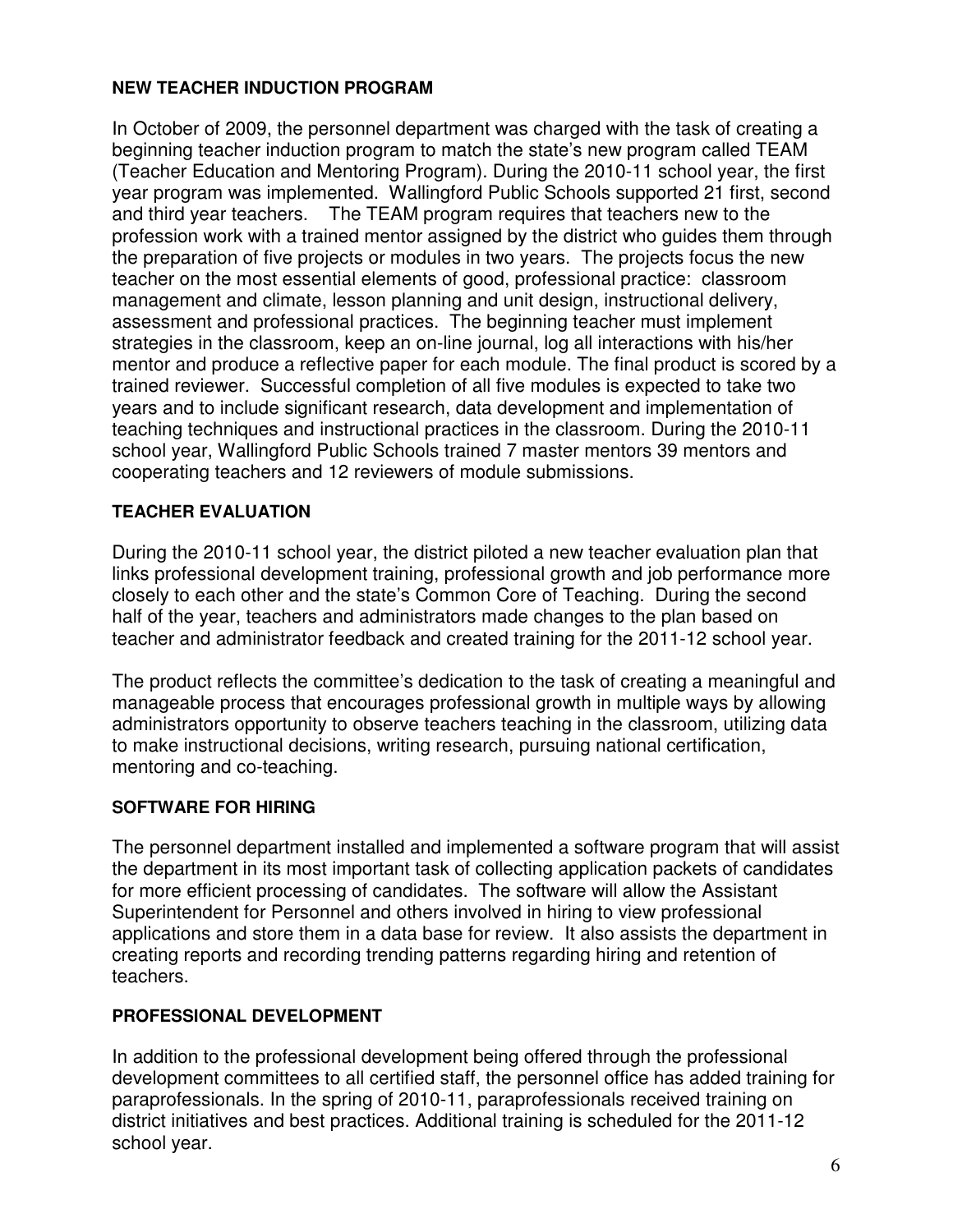Additional training has been scheduled for some staff in the areas of: child abuse/neglect reporting, supervisor harassment, financial practices, student bullying and harassment as well as a number of other types of trainings. The personnel department has purchased software to facilitate more training for staff during the 2011- 12 school year.

# **TECHNOLOGY**

#### **Network Enhancements**

With an increased demand on our network infrastructure, we have undertaken a number of projects to increase the capacity. Data lines at five elementary schools and Adult Ed were upgraded from service provided by AT&T to service provided by Comcast, increasing bandwidth by a factor of 10.

Our existing wireless network is being upgraded to the most recent technology, increasing capacity also be a factor of 10. Lastly we are replacing the last third of old network switches. This completed a three year project to replace old, 10 MB switches with new 1000 MB switches.

## **Student Tablets**

To support various instructional initiatives, Companion Touch tablets were purchased and deployed to all K-5 classrooms as well as to all interventionists and special education teachers in all buildings. These devices incorporate the features a touch screen tablet with those of a traditional laptop and also include a web cam that doubles as a document camera. Twenty two projectors were purchased and deployed to the elementary schools to supplement their existing projector inventory so that images from the Companion Touches could be projected in the classroom.

#### **Web Site**

A complete redesign of the district's web site was completed. The new site has a modern, clean appearance and is organized so that visitor's are more able to quickly locate the information pertinent and timely to them.

#### **Middle School Music Programs**

Two additional computers along with 10 additional Yamaha keyboards and a Smartboard were installed in a music room at each middle school to enhance their instruction.

# **PUPIL PERSONNEL**

Connecticut Behavioral Health, (Dr. Jon Pedro and associates - located in Cheshire), will continue to provide support in the district this year assisting teams with a variety of student concerns as well as the further development of the Autism program for the middle school. The program will now incorporate the services of a board certified behavior analyst as well as integration associates to appropriately service identified students. These consultants will work with district staff on very specialized and specific instructional and functional programming for students as well as individualized behavioral support. During the current school year the program will focus on continued staff training in delivery of instructional programs and data collection as well as in the development of a standardized program referral procedure.